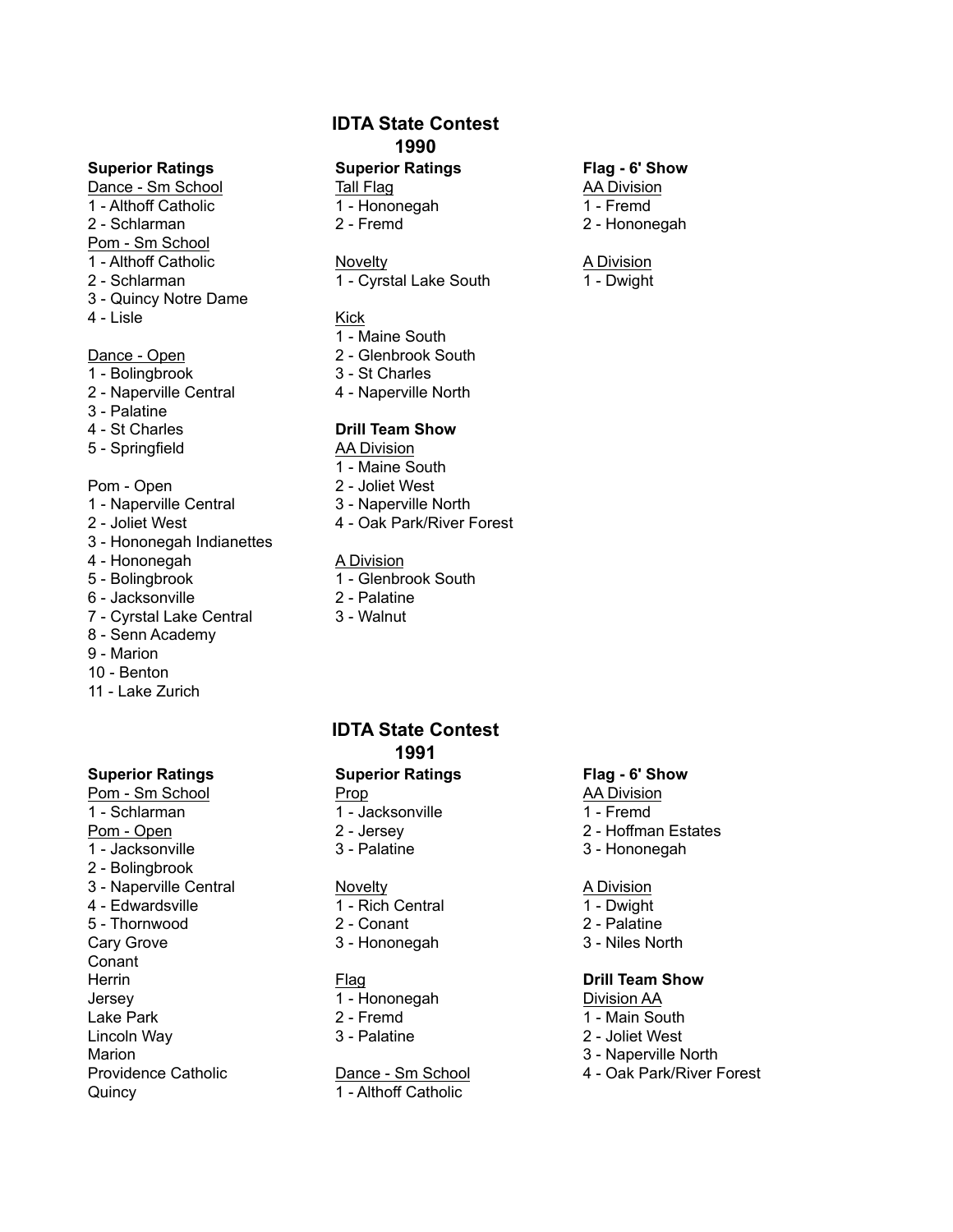1 - Bolingbrook Sm School 2 - Joliet West **Kick - Open** 1 - Calhoun 3 - St Charles 1 - Maine South 4 - Lake Park 2 - St Charles 5 - Naperville Central 3 - Glenbrook South Quincy 4 - Naperville North

## **Superior Ratings Superior Ratings Superior Ratings**

Pom - Sm School Prop - Sm School Prop - Sm School Flag - Sm School

1 - Quincy Notre Dame 1 - Benton 1 - Caterville

- 2 Carterville 2 Calhoun
- 3 Schlarman Flag Open
- 
- 5 Stillman Valley 1 Jacksonville 2 Fremd

- 1 Bolingbrook **4 Dixon** 4 Dixon 5 Civic Memorial
- 2 Oak Park/River Forest 5 Cyrstal Lake South
- 3 Cary Grove
- 
- 5 Crystal Lake Central 1 Clinton Decatur MacArthur

## Pom - Division II 2 - Senn Academy

1 - Jacksonville 3 - Rich Central 2 - Naperville Central 4 - Rock Falls 3 - Lincoln-Way 4 - Hononegah 5 - Conant Crystal Lake South **Charleston** St Viator East Alton-Wood River

Pom - AA Prop - AA Tall Flag Show - AAA Prop - AA 1 - St Charles **1 - Jacksonville** 1 - St Charles 1 - Fremd 2 - Hononegah 1 - Fremd 2 - Hononegah 2 - Bolingbrook 2 - Hononegah 2 - Hononegah 3 - Jacksonville 3 - Naperville Central 4 - Lincoln-Way Prop - A 5 - Naperville Central 1 - Calhoun Tall Flag Show - AA 6 - Joliet West 1 - Palatine

## Senn Academy 2 - Carterville **Cancellic Engineering** Division A

- Stevenson **1.1 Stevenson** 3 Driscoll Catholic 1 Glenbrook South
	- 4 Red Hill 2 Walnut
- Dance Open 5 Alton Marquette

- 
- 
- 
- 
- Stevenson 5 Oak Park/River Forest
	- 6 Buffalo Grove

## **IDTA State Contest 1992**

- 
- 
- 

- 
- 
- 
- 
- 

# 4 - Herrin Novelty - Sm School

## Round Lake Novelty - Open

- 1 Lake Park
- 
- 
- 

- 
- 

- 
- 

- 4 Althoff Catholic **Prop Open** 1 Hoffman Estates
	-
	- 2 Rich Central 3 Hononegah
- Pom Division I 3 Rochelle 4 Naperville Central
	-

## **IDTA State Contest 1993**

- 
- 
- 
-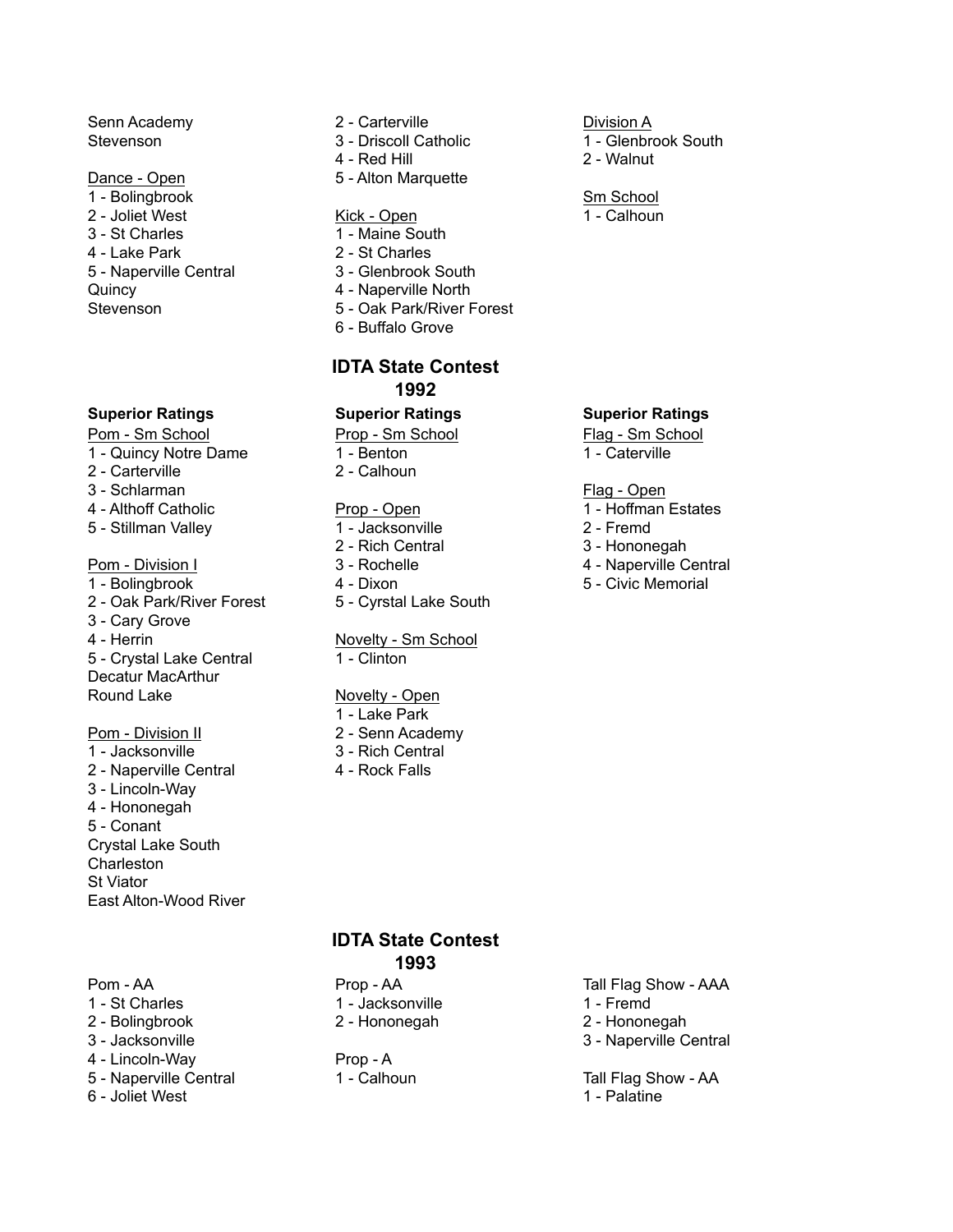- 1 Schlarman 2 Naperville North 4 Rock Falls
- 
- 
- 3 Stillman Valley **5 St Viator** 1 Maine South
- 
- 

- 
- 2 Schlarman 2 Carterville 2 Carterville 2 Palatine
- 3 Carrier Mills
- 

- 
- 
- 3 Lake Park 2 Palatine
- 4 Naperville Central 3 Fremd
- 
- 6 Belleville West
- 7 Quincy
- 8 Edwardsville

## Novely - AA Prop - A Pom - AA Prop - A

- 
- 2 Antioch 2 St Viator
- 3 Collinsville 3 St Charles Kick AA

Novelty - A 5 - Hononegah 1 - Maine South 1 - Rockford Lutheran 6 - Marion 3 - Buffalo Grove

- 1 Bolingbrook Montini
- 
- 
- 4 Naperville Central 3 Lisle
- 
- 6 Illinois Math & Science 5 Althoff Catholic 1 Hononegah

- 1 Bismarck-Henning 1 Naperville Central 1 Bolingbrook
- 
- 

- 1 Jacksonville 1 Westmont 6 Plainfield
- 2 Palatine
- 

- Pom A 2 Maine South 3 Dwight
	-
- 2 Althoff Catholic 3 Glenbrook South
	-
	-
- 4 Lisle 6 Collinsville 2 Joelit West
	-

- 
- 

## 4 - Montini **Tall Flag - A** Novely - AA 1 - Carterville **Rich Central**

## 1 - Bolingbrook Tall Flag - AA

- 2 St Charles 2 St Charles 2 Hoffman Estates
	-
	-
- 5 Plainfield 4 Civic Memorial

## **IDTA State Contest 1994**

- 1 Fremd 1 Jacksonville 1 Calhoun
	-
	-
	-
	-

- Pom Dance AA 1 tie 6 Collinsville 2 - Lincoln-Way Carterville Carterville Kick - A 3 - Plainfield 2 - Schlarman 1 - Lisle
- 5 Edwardsville **4 Quincy Notre Dame** Short Flag AA
	-

## Pom Dance - A Tall Flag - AA Dance - AA 2 - Benton 2 - Fremd 2 - Naperville Central 3 - Triopia 3 - Hoffman Estates 3 - St Charles

Prop - AA Tall Flag - A 5 - Edwardsville

3 - Hononegah Drill Team Show - AA Dance - A

- Kick AA 2 Mascoutah
	-
	-

## 3 - Carterville 4 - Oak Park/River Forest Drill Team Show - AAA

- 
- 
- 5 Benton 7 Fremd 3 Naperville North

Dance - A **Kick - A Container A** Container A Drill Teams Show - AA 1 - Althoff Catholic 1 - Lisle 1 - Glenbrook South

Dance - AA 2 - Lake Park

- 4 Sycamore 1 Glenbrook South
	-
	-
- 2 Herrin 4 MacArthur
	- Pom A 5 Naperville North
		-

- 
- 
- 
- 4 Quincy
- 
-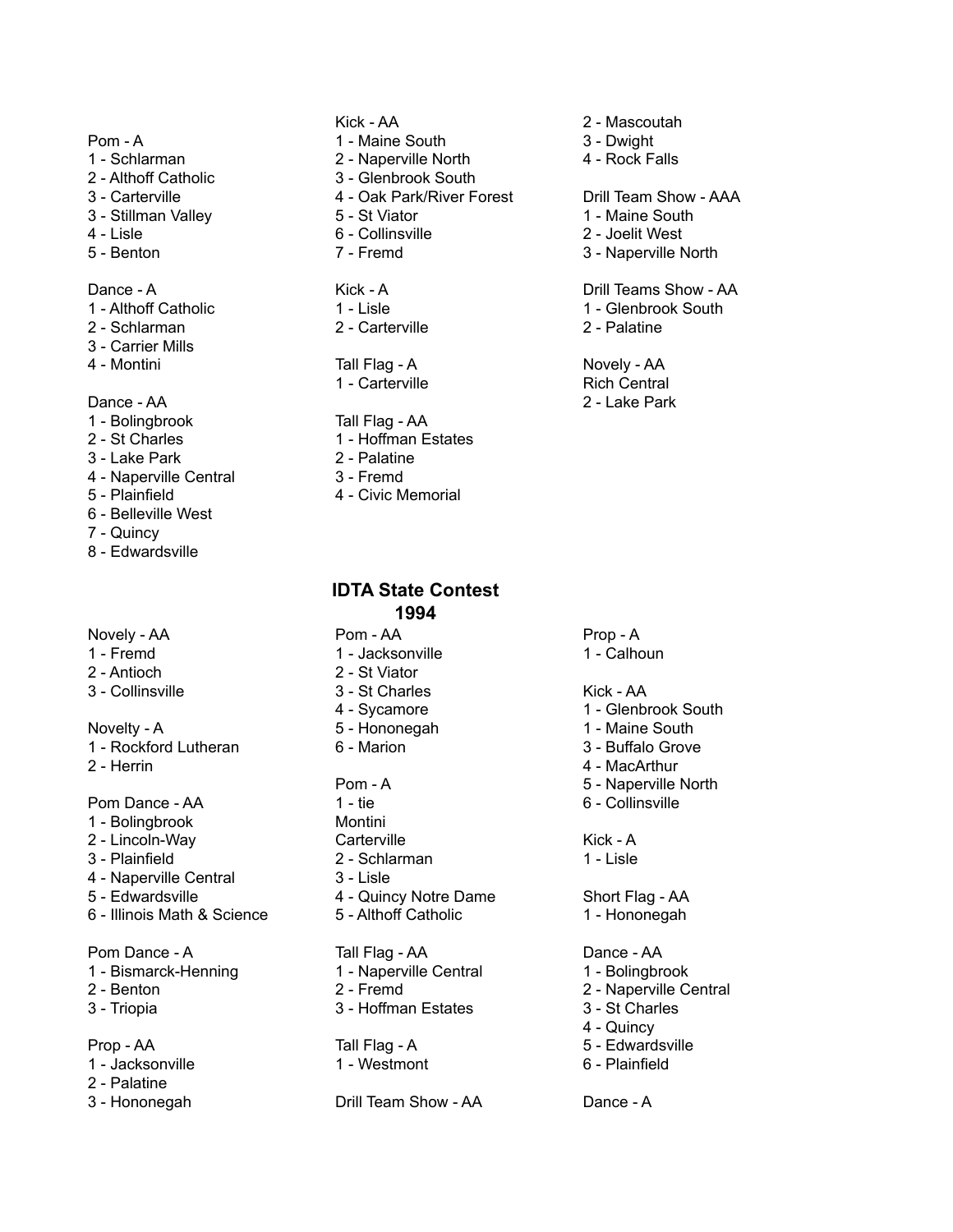## Tall Flag Show - AA 2 - Palatine 2 - Althoff Catholic

- 1 Palatine 3 Walnut 3 Montini
- 

Tall Flag Show - AAA 1 - Maine South

- 
- 2 Naperville Central
- 3 Hononegah
- 4 Naperville North
- Pom Dance A **Novelty A** Novelty A Tall Flag AA
- 
- 

- 4 Bismarck-Henning **4 Crystal Lake Central**
- 5 Stillman Valley **Novelty AA** 5 Fremd

## Pom Dance - AA 2 - Crystal Lake South Production - A

- 1 Naperville Central 3 Hononegah 1 Walnut
- 2 St Charles 4 Hoffman Estates 2 DuQuoin
- 3 Bolingbrook 3 Montini
- 4 Providence Catholic **Dance A**
- 

- 
- 2 Stillman Valley 2 Quincy 2 Quincy 4 Antioch

- 
- 2 Round Lake 2 Carterville
- 

- 
- 2 St Viator 1 T F South
- 
- 
- 

- 1 Quincy Notre Dame 5 Civic Memorial Tall Flag Show AAA
- 2 Carterville 1 Fremd
- 3 Althoff Catholic Tall Flag A 2 Naperville Central
- 4 Bismarck-Henning 1 Westmont 3 Hononegah
- 5 St. Edwards 2 Lisle

Kick - A 1 - Maine South

1 - Carterville 2 - Glenbrook South

- 1 Glenbrook South 1 Schlarman
- 
- 

## Drill Team Show - AAA

- 
- 1 Fremd 2 Naperville North

## **IDTA State Contest 1995**

- 
- 1 Schlarman 1 Winchester 1 Winchester 1 Hoffman Estates
- 3 Catlin 3 Sesser-Valier 3 Lemont
	-
	-
	- 1 Streator
	-
	-
	-
	-

## Prop - A Dance - AA 2 - Fremd

- 1 Calhoun 1 Maine South 3 Lake Park
	-
	- 3 Glenbrook South
- Prop AA 4 Belleville West Tall Flag Show A
- 1 Jersey 5 St Charles 1 Dwight

## 3 - Jacksonville Aerobic/Funk - A 3 - Westmont

- 1 Althoff Catholic 4 DuQuoin
- Pom AA 2 Carrier Mills
- 1 Jacksonville 3 Immaculate Conception Tall Flag Show AA

## 3 - Sycamore **Aerobic/Funk - AA** 2 - Mascoutah

- 4 Fremd 1 Naperville Central 3 Naperville North
- 5 Antioch 2 Bolingbrook 4 Palatine
	- 3 Plainfield 5 Stevenson
- Pom A 4 Lincoln Way
	-

- 
- 
- 3 Carterville Kick AA
- 
- 
- 
- 2 Dwight 4 Carterville

- 
- 
- 2 Lisle 2 Richmond-Burton 2 Naperville Central
	-
	-
	-

- 
- 
- 

## 5 - Joliet Catholic **1 - Catlin** Production - AA

- 1 Palatine
- 
- 
- 

- 
-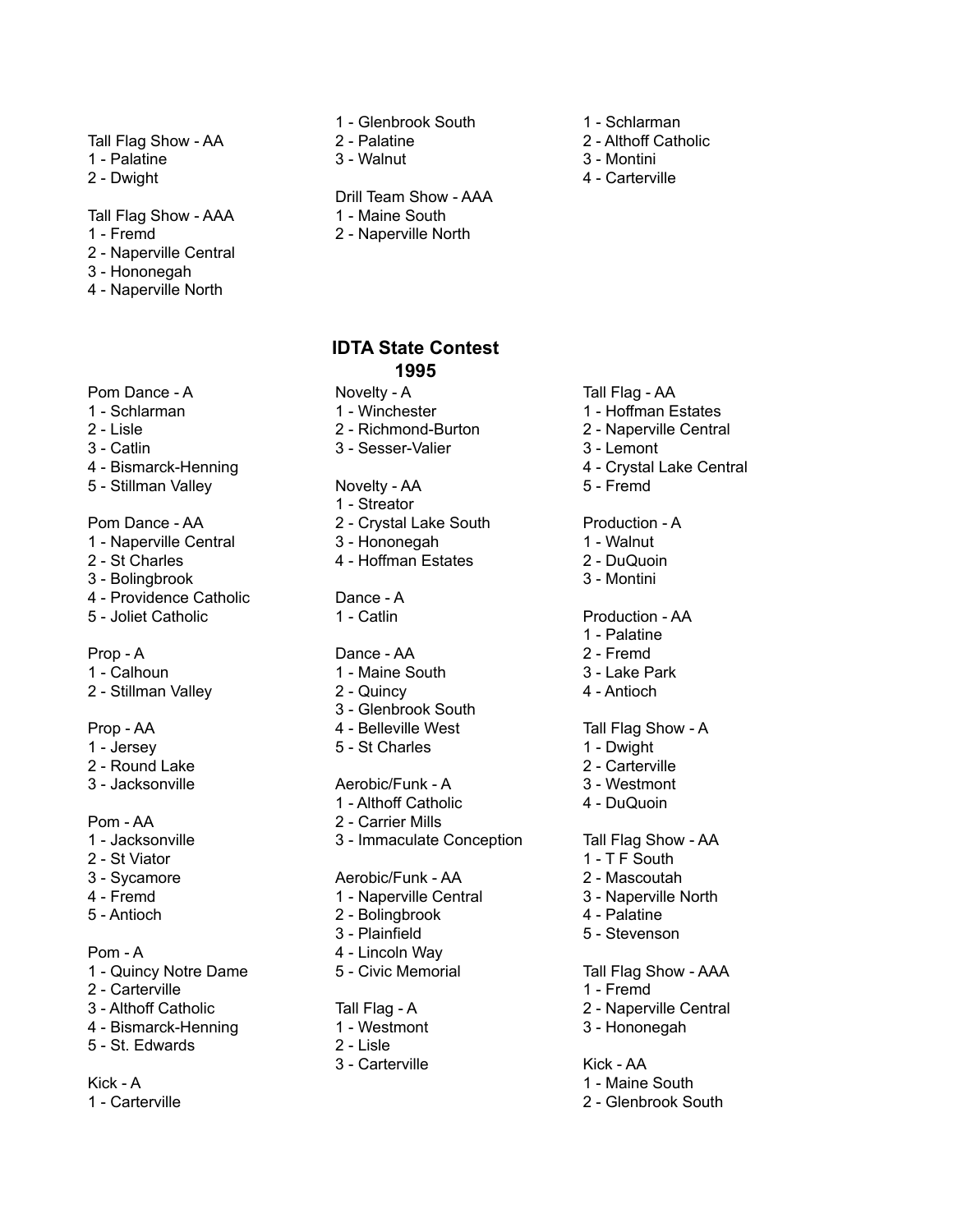2 - Lisle 3 - Lake Zurich

2 - O'Fallon 5 - Antioch 2 - Glenbrook South

- 
- 2 Morris
- 
- 
- 5 Mascoutah 2 Jacksonville

- 
- 
- 
- 4 Althoff Catholic **4** Palatine **4** Calatine 5 Edwardsville
- 

## Novelty - AA **Acrobic/Funk - AA** 1 - Lemont

- 1 Downers Grove North 1 Civic Memorial 2 T F South
- 2 Warren 2 Fenton 3 Hononegah
- 3 Lemont 3 Highland 4 Mascoutah
- 4 Crystal Lake South 4 Cyrstal Lake Central 5 Carbondale

Pom Dance - AAA Production - A Dance - AA 1 - St Charles **1 - Sesser-Valier** 1 - Sesser-Valier 1 - Quincy 2 - Naperville Central 2 - St Charles 3 - Bolingbrook Production - AA 3 - Maine South 4 - Lincoln-Way 1 - Lake Park 4 - Lake Park 5 - Libertyville 2 - Palatine 2 - Palatine 5 - Buffale Grove 3 - Hononegah Pom Dance - AA  $\overline{a}$  - Marion  $\overline{a}$  and  $\overline{a}$  and  $\overline{a}$  and  $\overline{a}$  and  $\overline{a}$  and  $\overline{a}$  and  $\overline{a}$  and  $\overline{a}$  and  $\overline{a}$  and  $\overline{a}$  and  $\overline{a}$  and  $\overline{a}$  and  $\overline{a}$  and  $\overline{a}$  and  $\overline{a}$ 2 - Plainfield 2 - Fremd 3 - Charleston Kick - A 3 - Hoffman Estates 4 - MacArthur 1 - Carterville 4 - Palatine 5 - Providence Catholic 2 - Alton Marquette 5 - Hersey 3 - Winchester Pom Dance - A 4 - Lisle Tall Flag - AAA 2 - Montini 2 - Fremd 3 - Benton **3 - Andrew Community Community** Communist Communist Communist Communist Communist Communist Communist Communist Communist Communist Communist Communist Communist Communist Communist Communist Communist Communis 4 - Peotone 1 - Lake Zurich 4 - Palatine 5 - Schlarman **2 - Round Lake** 5 - Hersey 3 - Sacred Heart Griffin Pom - AAA 4 - St Viator Tall Flag - AA 1 - Fremd 5 - T F South 1 - MacArthur 3 - Barrington Kick - AAA 3 - Civic Memorial 4 - Quincy 1 - Maine South 4 - Charleston 3 - Fremd Tall Flag - A Pom - AA 4 - Collinsville 1 - Westmont 1 - Cary Grove 5 - Naperville North 2 - Carterville **IDTA State Contest 1996**

- 
- 

## Pom - A **Acker According Agent According - A**erobic/Funk - AAA 1 - Fremd

- 
- 
- 3 Carterville 3 Lincoln Way 4 Palatine
	-
- 5 Pittsfield 5 Bolingbrook

- 
- 
- 
- 
- 
- 3 Alton Marquette 4 Naperville North
	- 5 St Viator

1 - Civic Memorial 5 - Cary Grove 1 - Naperville Central 1 - DuQuoin 5 - Tuscola 1 - Naperville Central 3 - Jacksonville **Prop - AA** Short Flag - AA 4 - St Viator **1 - Jersey** 1 - Jersey 1 - Hersey Tall Flag Show - AAA 1 - Quincy Notre Dame 1 - Naperville Central 2 - Naperville Central 2 - Montini 2 - Antioch 3 - Danville

Tall Flag Show - AA

- 
- 
- 
- 
-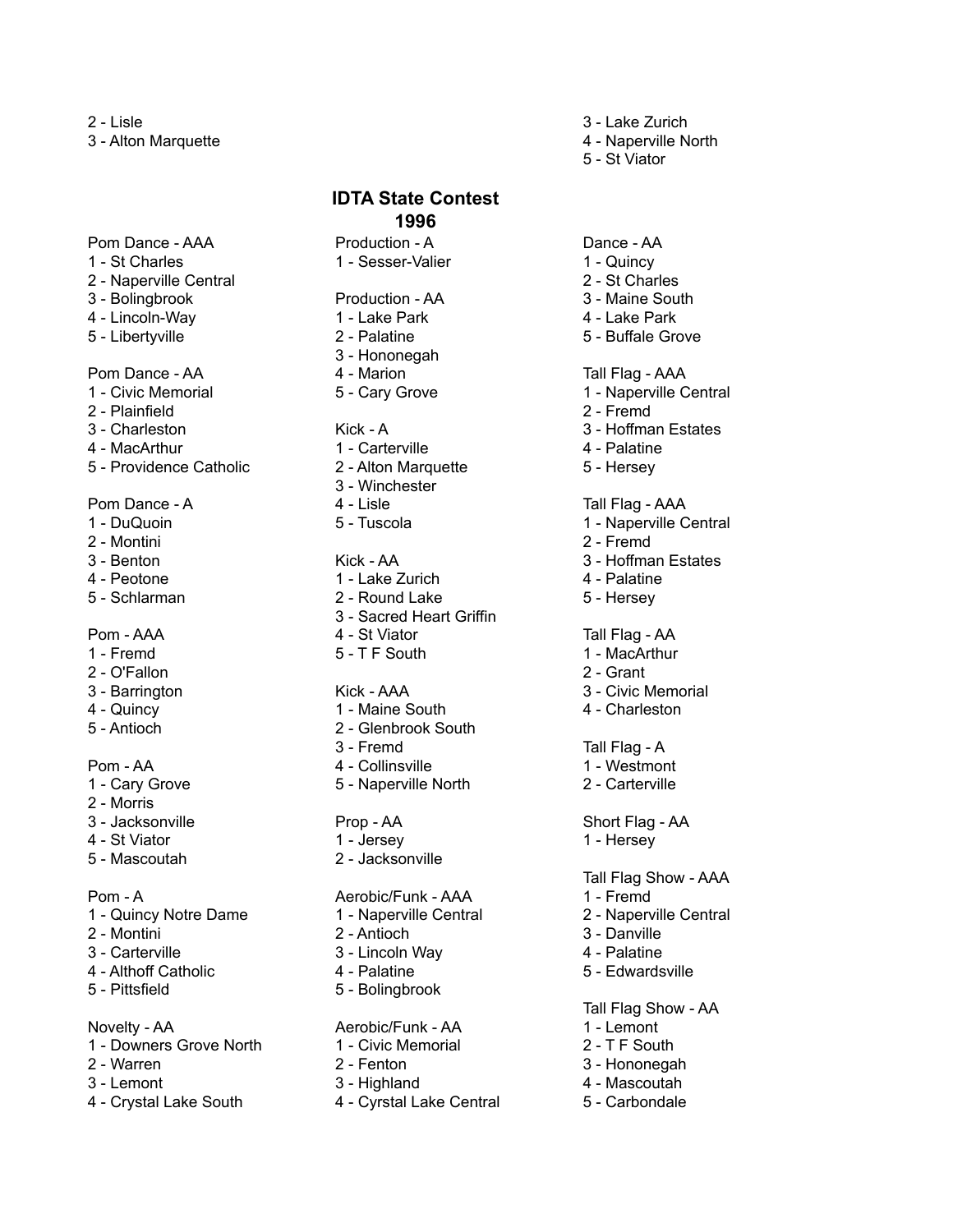5 - Elgin Orchesis 5 - Lake Zurich

1 - Winchester 1 - Althoff Catholic 2 - Westmont

Pom Dance - A **Kick - AA** Prop - AA

3 - Quincy Notre Dame 3 - Marion 3 - Hononegah

4 - Maroa-Forsyth 4 - St. Viator

Pom Dance - AA 1 - Palatine 1 - Palatine 1 - Palatine 1 - Palatine 1 - Palatine 1 - Palatine 1 - Palatine 1 - Palatine 1 - Palatine 1 - Palatine 1 - Palatine 1 - Palatine 1 - Palatine 1 - Palatine 1 - Palatine 1 - Palatine

- 1 Bolingbrook Kick AAA 2 Lake Park
- 
- 3 Lake Zurich 2 Fremd 4 Elgin
- 4 Charleston 3 Conant 5 Warren
- 5 Oak Forest 4 Collinsville

Pom Dance - AAA 1 - tie 1 - tie 1 - tie 1 - tie 1 - tie 1 - tie 1 - tie 1 - tie 1 - tie 1 - tie 1 - tie 1 - tie

1 - Naperville Central **Aerobic/Funk - A** Murphysboro

2 - Lincoln Way **1** - Dupo **Streator** 

- 
- 4 Waubonsie Valley Tall Flag AA
- 

- 1 Quincy Notre Dame
- 
- 
- 

- 1 Morris
- 
- 3 Jacksonville 1 Naperville Central 1 Grant
- 4 Crystal Lake South 2 Antioch 2 Hersey
- 

1 - Crystal Lake Central 2 - Civic Memorial 2 - Fremd **Dance - A** 3 - Hononegah 3 - Dundee Crown 1 - Althoff Catholic 4 - MacArthur

Novelty - A **Aerobic/Funk - A** 1 - Dwight

- 
- 
- 3 Carrier Mills
- 4 Alton Marquette
- 5 Dupo

## **IDTA State Contest 1997**

- 1 DuQuoin **1 Lake Zurich 1 Late 1** Jersey
- 2 Montini 2 Round Lake 2 Jacksonville
	-
	-
	-

- 
- 
- 
- 
- 5 Naperville North Novelty A

- 
- 3 Harlem 2 Rockford Lutheran

5 - Plainfield **Aerobic/Funk - AA** 1 - MacArthur 1 - tie 2 - Grant Pom - A Bollingbrook 3 - Marion<br>1 - Quincy Notre Dame Civic Memorial 2 - Montini 2 - Morris Tall Flag - AAA 3 - St Edwards **3 - Triad** 1 - Naperville Central 4 - Althoff Catholic 4 - Fenton 2 - Fremd Highland 4 - Palatine

2 - Cary Grove **Australian Accredit ACA** Short Flag - AA

- 
- 5 St Viator 3 Plainfield
	-
- Pom AAA 5 Honewood-Flossmoor 1 Lemont

4 - Barrington 2 - Alton Marquette

Kick - A 1 - Fremd

Tall Flag Show - A

- 
- 
- 2 DuQuoin 3 Carterville

5 - MacArthur **Production - AA** 2 - MacArthur 1 - St Charles 3 - Downers Grove North

- 
- 
- 
- 

- 
- 
- 5 Carterville 3 S tie 3 Hoffman Estates
	-
- Pom AA Rich Central 5 Naperville North

- 
- 

4 - Palatine Tall Flag Show - AA

- 
- 
- 
- 

Tall Flag Show - AAA 1 - Lisle 1 - Round Lake 2 - Naperville Central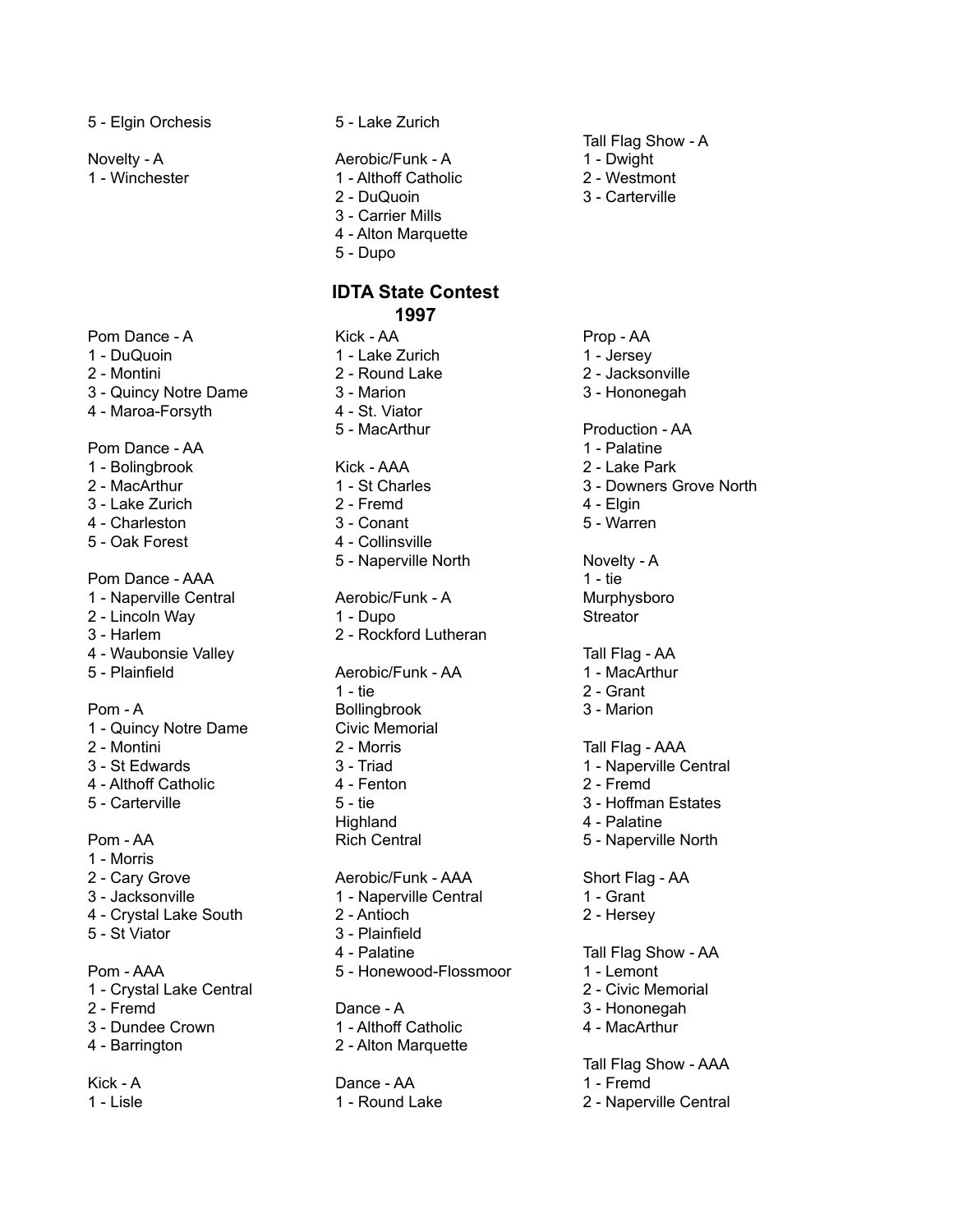- 2 Alton Marquette 2 Jersey 3 Palatine
- 3 Carterville 4 Stevenson
- 4 Winchester **Dance AAA** 5 Hersey
- 

- Pom Dance A **Aerobic/Funk AAA** Dance AAA
- 
- 
- 
- 
- 

## Pom Dance - AA Production - A

- 
- 
- 3 Mascoutah 2 Montini
- 
- 5 Benet Academy **4 Carterville** 1 Lake Park

## Pom Dance - AAA 3 - Downers Grove North

- 1 Naperville Central **Pom AA** 4 Hononegah
- 2 Lincoln Way 1 Morris 5 T F South
- 
- 4 Downers Grove North 3 Cary Grove Tall Flag A
- 5 Waubonsie Valley 1 Althoff 1 Carterville

### Kick - A

- 1 Alton Marquette Pom AAA Tall Flag AA
- 
- 3 Winchester 2 Lockport 2 T F South
- 
- 

- 1 Lake Zurich Tall Flag AAA
- 
- 
- 
- 

- 
- 
- 3 Naperville North 1 Jersey 2 Grant
- 
- 

- 
- 5 Pittsfield 1 St Charles
	- 2 Quincy
	- 3 Andrew
	- 4 Lake Park
	- 5 Antioch

# **IDTA State Contest**

## **1998**

- 1 Lisle 1 St Charles 1 St Charles 2 - St Anthony 2 - Bolingbrook 2 - Belleville West 3 - Driscoll Catholic 3 - Quincy 3 - Quincy 4 - DuQuoin **4 - 4 - tie 4 - Antioch** 5 - Benton **3 - Senton Antioch** 5 - Lake Park
	- Naperville Central
	-
- 2 Morton 2 Morton 2 Galva 4 - Oak Forest 3 - St Edwards Production - AA
	-
	- 5 St Anthony 2 Palatine

- 
- 3 Bolingbrook 2 Crystal Lake Central
	-
	-
	- 5 Oak Forest 2 Westmont

- 2 Lisle 1 Fremd 1 MacArthur
	-
- 4 Carterville 3 Barrington 3 Grant

# Kick - AA 1 - Winchester

3 - St Viator 1 - Streator 2 - Hoffman Estates 4 - Round Lake 2 - Cyrstal Lake South 3 - Fremd

Kick - AAA 1 - Calhoun

- 
- 
- 
- 
- 

# 1 - Charleston **Pom - A** 1 - Bureau Valley

- 
- 

- 
- 
- 
- 
- Novelty A 5 Civic Memorial

- 2 Crystal Lake Central **Novelty AA** 1 Naperville Central
	-
	-
- 5 Marion 4 Hononegah
	- Prop A 5 St Charles

1 - Fremd Short Flag - AA

- 2 Collinsville **2 Collinsville** Prop AA 1 Hononegah
	-
- 4 Conant 2 Herrin 3 Hersey
- 5 Stevenson 3 Jacksonville 4 Marion

5 - Galva 4 - Triad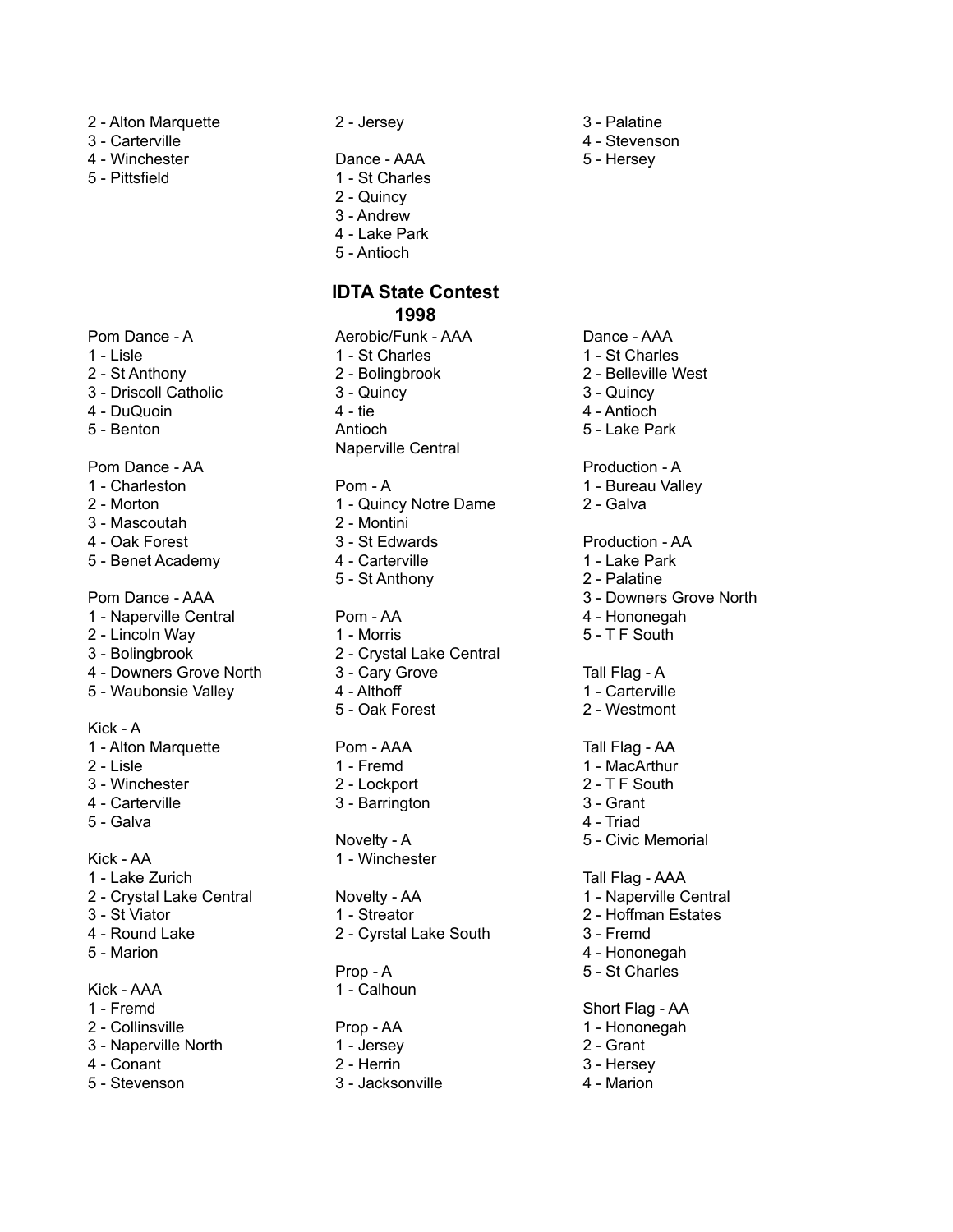- 
- 2 Montin 2 Lemont
- 3 Rockford Lutheran Dance AA 3 MacArthur

- 
- 2 Civic Memorial 4 Streator 2 Fremd
- 
- 
- 5 Highland 5 Hersey

## Pom Dance - A Dance - A Communication Communication A Kick - A

- 
- 
- 
- 
- 

## Pom Dance - AA 1 - Lake Zurich

- 
- 
- 3 Althoff Catholic 3 Geneva
- 4 Bolingbrook 4 Morton Andrew Kick AAA
- 

## Pom Dance - AAA Dance - AAA 3 - Antioch

- 1 Naperville Central 1 Quincy 4 Collinsville
- 
- 3 Homewood-Flossmoor 3 Antioch
- 4 Waubonsie Valley **4 Bartlett-Elgin** Short Flag A
- 

Novelty - A Flag Show - A 1 - Winchester **1 - Dwight** Short Flag - AA

- 1 Cyrstal Lake South 1 Civic Memorial 3 Hersey
- 2 Prairie Ridge 2 Lemont
- 3 Streator 3 MacArthur Pom A

## 1 - Calhoun 1 - Hoffman Estates 3 - Carterville 2 - Bureau Valley 2 - Fremd

- Prop AA **4 Edwardsville** 1 Crystal Lake Central 1 - Rich Central 5 - Palatine 2 - Morris
- 2 Jersey 3 Jacksonville
- 

# 1 - DuQuoin 1 - Alton Marquette 1 - Civic Memorial

- 1 Lake Zurich
- 
- 
- 
- 

## **IDTA State Contest 1999**

- 1 St Edwards 1 Quincy Notre Dame 1 Alton Marquette
- 2 DuQuoin 2 St Anthony 2 Carterville
- 3 St Anthony 3 Alton Marquette 3 Winchester
- 4 Huntley 4 Aurora Central 4 Morrison
- 5 Montini 5 Dunlap

- 1 Lake Forest 1 Lake Zurich 2 Marion
	-
	-
	-
- 5 Highland **5 Sycamore** 1 St Charles

- 
- 2 St Charles 2 Belleville West 5 Fremd
	-
	-
- 5 Andrew **5 Collinsville** 1 Johnston City

## Novelty - AA Flag Show - AA 2 - Hononegah

- 
- 
- 

## Prop - A Flag Show - AAA 2 - Quincy Notre Dame

- 
- 
- 3 Naperville Central Pom AA
- 
- 

## 3 - Cary Grove **Aerobic/Funk - A** 4 - Althoff Catholic 1 - DuQuoin 5 - Crystal Lake South

## Aerobic/Funk - A Dance - A Tall Flag Show - AA Tall Flag Show - AA

- 
- 
- 

Aerobic/Funk - AA 2 - Sycamore Tall Flag Show - AAA

- 1 Morris 3 Jacksonville 1 Stevenson
	-
- 3 Sycamore 5 Triad 3 Naperville Central
- 4 Triad 4 Palatine
	-

- 
- 
- 
- 

## Kick - AA

- 
- 
- 2 Providence Catholic 2 MacArthur 3 Sacred Heart Griffin

- 
- 2 Stevenson
- 
- 

2 - Carterville

1 - Grant

1 - Montini